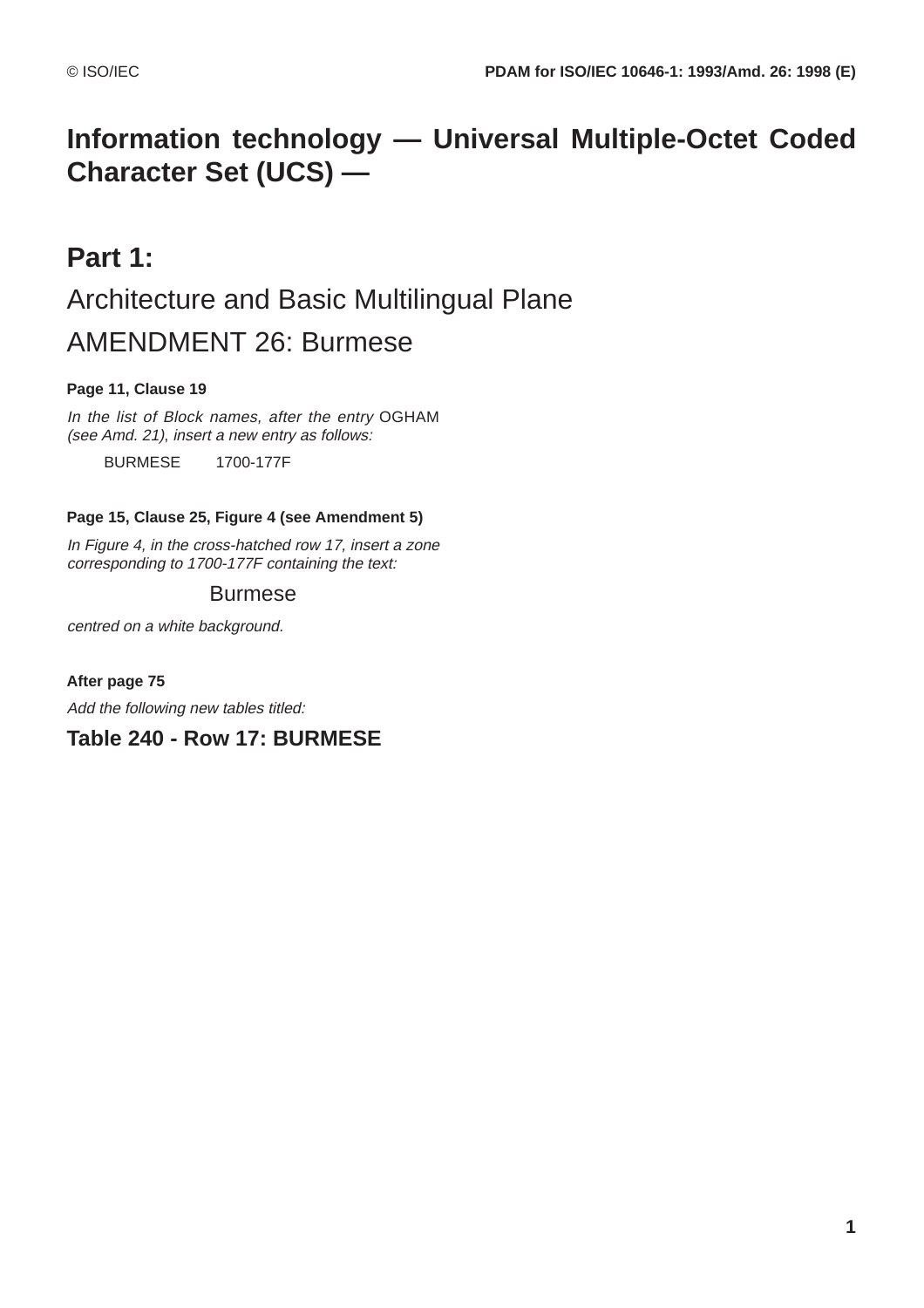|                | 170                          | 171                          | 172                     | 173                             | 174                                 | 175                          | 176   | 177   |
|----------------|------------------------------|------------------------------|-------------------------|---------------------------------|-------------------------------------|------------------------------|-------|-------|
| 0              | $\boldsymbol{\omega}$<br>000 | $\boldsymbol{\omega}$<br>016 | $C_{\frac{032}{}}$      | <u>େ</u><br>048                 | $\mathbf 0$<br>064                  | $\boldsymbol{\Theta}$<br>080 | 096   | 112   |
| 1              | $\bf{Q}$<br>001              | $\boldsymbol{\omega}$<br>017 | 32<br>033               | $\sum_{i=1}^{n}$<br>049         | C<br>065                            | $\boldsymbol{\omega}$<br>081 | 097   | 113   |
| $\mathbf{2}$   | $\Omega$<br>002              | 3<br>018                     | 300<br>034              | <b>േ</b><br>050                 | $\int_{\frac{066}{}}$               | $\mathbf G$<br>082           | 098   | 114   |
| 3              | <u>ဃ</u><br>003              | $\boldsymbol{\Theta}$<br>019 | $\sum_{\text{OSD}}$     | ော်<br>051                      | $\Omega$ <sub>067</sub>             | U<br>083                     | 099   | 115   |
| 4              | $\mathbf C$<br>004           | န<br>020                     | ဤ<br>036                | $\frac{1}{2}$<br>052            |                                     | G<br>084                     | 100   | 116   |
| 5              | $\boldsymbol{\Omega}$<br>005 | $\mathbf O$<br>021           | $\sum_{037}$            | $\bigcirc$ <sub>053</sub>       | $\sum_{\circ\circ\circ}$            | $\mathcal{G}$<br>085         | 101   | $117$ |
| 6              | ဆ<br>006                     | $\boldsymbol{\omega}$<br>022 | $\frac{6}{100}$         | $\mathbb{O}^\circ_\circ$<br>054 | G<br>070                            | <u>ာ</u><br>086              | $102$ | 118   |
| $\overline{7}$ | $\mathbf{C}$<br>007          | O<br>023                     | $\bullet$<br>039        | $\bigodot^{\mathbf{C}}$<br>055  | $\Omega$ <sub>071</sub>             | ্য<br>087                    | 103   | 119   |
| 8              | $Q_{\frac{008}{}}$           | ဘ<br>024                     | À)<br>040               | $rac{c}{\sqrt{c}}$              | $\Omega$<br>072                     | $\sum_{\circ\text{ss}}$      | 104   | 120   |
| 9              | $\overline{\mathbf{S}}$      | $\boldsymbol{\Theta}$<br>025 | $\overline{\mathbf{w}}$ | $\bigcirc^{\!\!\!\circ}$<br>057 | $\mathbf{G}$                        | $\mathbf{e}$                 | 105   | 121   |
| A              | ור<br>س<br>010               | $\bullet$<br>026             | ညြော်<br>042            | 058                             | $\mathbf{I}$<br>074                 | 090                          | 106   | 122   |
| B              | $\mathbf{G}$ <sub>011</sub>  | ရ<br>027                     | $\bigcirc$<br>043       | 059                             | П<br>075                            | 091                          | 107   | 123   |
| $\mathsf C$    | $\mathbf{G}$ <sub>012</sub>  | $\boldsymbol{\omega}$<br>028 | ိ<br>044                | 060                             | $\sum_{\circ\infty}$                | 092                          | 108   | 124   |
| D              | $\mathbf{Q}$<br>013          | $\mathbf 0$<br>029           | $\frac{9}{2}$<br>045    | 061                             | ର୍ଶ<br>077                          | 093                          | 109   | 125   |
| E              | U<br>014                     | $\boldsymbol{\omega}$<br>030 | $\sum_{0.46}$           | 062                             | $\frac{c}{\frac{S}{\frac{078}{2}}}$ | 094                          | 110   | 126   |
| F              | ത<br>015                     | $\boldsymbol{\omega}$<br>031 | $\prod_{047}$           | 063                             | 079                                 | 095                          | 111   | 127   |

#### TABLE 240 - Row 17: BURMESE

 $P = 00$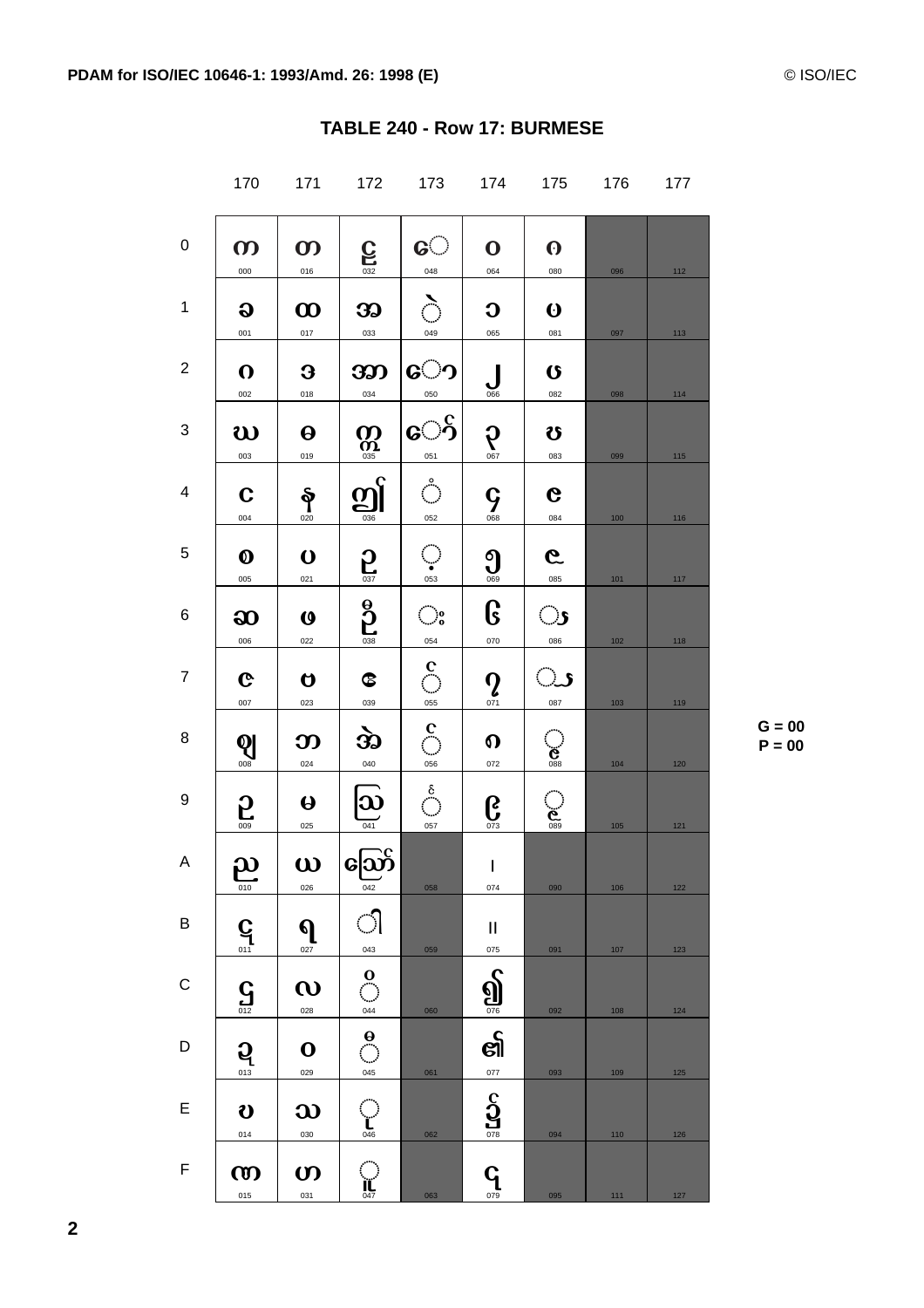### **TABLE 240 - Row 17: BURMESE**

| dec                                                                                                                                                                                                                                                                                                                            | hex                                                                                                                                                                                                                                                                              | Name                                                                                                                                                                                                                                                                                                                                                                                                                                                                                                                                                                                                                                                                                                                                                                                                                                                                                                                                                                                                                                                                                                                                                                                                                                                                                                                                                                                                                                                                                                                                                                                                                                                                                                                                                                                                                                                                                                                                                                   | dec                                                                                                                                                                                                                                                                                                              | hex                                                                                                                                                                                                                                                                  | Name                                                                                                                                                                                                                                                                                                                                                                                                                                                                                                                                                                                                                                                                                                                                                                                                                                                                                                                                                                                                                                                                                                                                                                                                                                                                                                                                                                                                                                                                                                                                                                                                                                                                |
|--------------------------------------------------------------------------------------------------------------------------------------------------------------------------------------------------------------------------------------------------------------------------------------------------------------------------------|----------------------------------------------------------------------------------------------------------------------------------------------------------------------------------------------------------------------------------------------------------------------------------|------------------------------------------------------------------------------------------------------------------------------------------------------------------------------------------------------------------------------------------------------------------------------------------------------------------------------------------------------------------------------------------------------------------------------------------------------------------------------------------------------------------------------------------------------------------------------------------------------------------------------------------------------------------------------------------------------------------------------------------------------------------------------------------------------------------------------------------------------------------------------------------------------------------------------------------------------------------------------------------------------------------------------------------------------------------------------------------------------------------------------------------------------------------------------------------------------------------------------------------------------------------------------------------------------------------------------------------------------------------------------------------------------------------------------------------------------------------------------------------------------------------------------------------------------------------------------------------------------------------------------------------------------------------------------------------------------------------------------------------------------------------------------------------------------------------------------------------------------------------------------------------------------------------------------------------------------------------------|------------------------------------------------------------------------------------------------------------------------------------------------------------------------------------------------------------------------------------------------------------------------------------------------------------------|----------------------------------------------------------------------------------------------------------------------------------------------------------------------------------------------------------------------------------------------------------------------|---------------------------------------------------------------------------------------------------------------------------------------------------------------------------------------------------------------------------------------------------------------------------------------------------------------------------------------------------------------------------------------------------------------------------------------------------------------------------------------------------------------------------------------------------------------------------------------------------------------------------------------------------------------------------------------------------------------------------------------------------------------------------------------------------------------------------------------------------------------------------------------------------------------------------------------------------------------------------------------------------------------------------------------------------------------------------------------------------------------------------------------------------------------------------------------------------------------------------------------------------------------------------------------------------------------------------------------------------------------------------------------------------------------------------------------------------------------------------------------------------------------------------------------------------------------------------------------------------------------------------------------------------------------------|
| 000<br>001<br>002<br>003<br>004<br>005<br>006<br>007<br>008<br>009<br>010<br>011<br>012<br>013<br>014<br>015<br>016<br>017<br>018<br>019<br>020<br>021<br>022<br>023<br>024<br>025<br>026<br>027<br>028<br>029<br>030<br>031<br>032<br>033<br>034<br>035<br>036<br>037<br>038<br>039<br>040<br>041<br>042<br>043<br>044<br>045 | 00<br>01<br>02<br>03<br>04<br>05<br>06<br>07<br>08<br>09<br>0A<br>0B<br>0C<br>0D<br>0E<br>0F<br>10<br>11<br>12<br>13<br>14<br>15<br>16<br>17<br>18<br>19<br>1A<br>1B<br>1C<br>1D<br>1E<br>1F<br>20<br>21<br>22<br>23<br>24<br>25<br>26<br>27<br>28<br>29<br>2A<br>2B<br>2C<br>2D | BURMESE LETTER KA (ka. krii:, ka ji)<br>BURMESE LETTER KHA (kha. khwe:, hka gwei)<br>BURMESE LETTER GA (ga. ngay, ga nge)<br>BURMESE LETTER GHA (gha. khrii:, ga ji)<br>BURMESE LETTER NGA (nga.)<br>BURMESE LETTER CA (ca. lum:, hsa loun)<br>BURMESE LETTER CHA (cha. lim, hsa lein)<br>BURMESE LETTER JA (ja. khwai:, za gwe)<br>BURMESE LETTER JHA (jha. myang-chwai:, za myinzwe)<br>BURMESE LETTER NYA (nya. kale:, nya galei)<br>BURMESE LETTER NNYA (nnya. krii:, nya ji)<br>BURMESE LETTER TTA (tta. samlyang: khyit, ta talinjei)<br>BURMESE LETTER TTHA (ttha. wam:bhai:, hta wunbe)<br>BURMESE LETTER DDA (dda. rang-kok, da yingau)<br>BURMESE LETTER DDHA (ddha. re-mhut, da yeihmou)<br>BURMESE LETTER NNA (nna. krii:, na ji)<br>BURMESE LETTER TA (ta. wam:puu, ta wunbu)<br>BURMESE LETTER THA (tha. chang-thuu:, hta hsindu)<br>BURMESE LETTER DA (da. twe:, da dwei)<br>BURMESE LETTER DHA (dha. okkhyuik, da auhcai)<br>BURMESE LETTER NA (na. ngay, na nge)<br>BURMESE LETTER PA (pa. cok, pa zau)<br>BURMESE LETTER PHA (pha. uuthep, hpa outhou)<br>BURMESE LETTER BA (ba. thakkhyuik, ba lahcai)<br>BURMESE LETTER BHA (bha. kun:, ba goun)<br>BURMESE LETTER MA (ma.)<br>BURMESE LETTER YA (ya. paklak, ya pale)<br>BURMESE LETTER RA (ra. kok, ya gau)<br>BURMESE LETTER LA (la.)<br>BURMESE LETTER WA (wa.)<br>BURMESE LETTER SA (sa., tha)<br>BURMESE LETTER HA (ha.)<br>BURMESE LETTER LLA (Ila. krii:, la ji)<br>BURMESE LETTER A (a.)<br><b>BURMESE LETTER AA</b><br>BURMESE LETTER I (Paa-lii. atkharaa i., Pali ehkaya i)<br>BURMESE LETTER II (atkharaa i., ehkaya i)<br>BURMESE LETTER U (atkharaa u., ehkaya u)<br>BURMESE LETTER UU<br><b>BURMESE LETTER E</b><br>BURMESE LETTER AI (atkharaa ei:, ehkaya ei)<br>BURMESE LETTER O (o.)<br><b>BURMESE LETTER AU</b><br>BURMESE VOWEL SIGN AA (re: khya., yei hca)<br>BURMESE VOWEL SIGN I (lum:krii: tang, lounji tin)<br>BURMESE VOWEL SIGN II (lum:krii: tang chan khat, lounji | 084<br>085<br>086<br>087<br>088<br>089<br>090<br>091<br>092<br>093<br>094<br>095<br>096<br>097<br>098<br>099<br>100<br>101<br>102<br>103<br>104<br>105<br>106<br>107<br>108<br>109<br>110<br>111<br>112<br>113<br>114<br>115<br>116<br>117<br>118<br>119<br>120<br>121<br>122<br>123<br>124<br>125<br>126<br>127 | 54<br>55<br>56<br>57<br>58<br>59<br>5A<br>5B<br>5C<br>5D<br>5E<br>5F<br>60<br>61<br>62<br>63<br>64<br>65<br>66<br>67<br>68<br>69<br>6A<br>6B<br>6C<br>6D<br>6E<br>6F<br>70<br>71<br>72<br>73<br>74<br>75<br>76<br>77<br>78<br>79<br>7A<br>7В<br>7C<br>7D<br>7Е<br>7F | <b>BURMESE LETTER VOCALIC L</b><br><b>BURMESE LETTER VOCALIC LL</b><br>BURMESE VOWEL SIGN VOCALIC R<br>BURMESE VOWEL SIGN VOCALIC RR<br>BURMESE VOWEL SIGN VOCALIC L<br>BURMESE VOWEL SIGN VOCALIC LL<br>(This position shall not be used)<br>(This position shall not be used)<br>(This position shall not be used)<br>(This position shall not be used)<br>(This position shall not be used)<br>(This position shall not be used)<br>(This position shall not be used)<br>(This position shall not be used)<br>(This position shall not be used)<br>(This position shall not be used)<br>(This position shall not be used)<br>(This position shall not be used)<br>(This position shall not be used)<br>(This position shall not be used)<br>(This position shall not be used)<br>(This position shall not be used)<br>(This position shall not be used)<br>(This position shall not be used)<br>(This position shall not be used)<br>(This position shall not be used)<br>(This position shall not be used)<br>(This position shall not be used)<br>(This position shall not be used)<br>(This position shall not be used)<br>(This position shall not be used)<br>(This position shall not be used)<br>(This position shall not be used)<br>(This position shall not be used)<br>(This position shall not be used)<br>(This position shall not be used)<br>(This position shall not be used)<br>(This position shall not be used)<br>(This position shall not be used)<br>(This position shall not be used)<br>(This position shall not be used)<br>(This position shall not be used)<br>(This position shall not be used)<br>(This position shall not be used) |
| 046<br>047                                                                                                                                                                                                                                                                                                                     | 2E<br>2F                                                                                                                                                                                                                                                                         | tin hsan hka)<br>BURMESE VOWEL SIGN U (takhyong: ngang, tahcaun ngin)<br>BURMESE VOWEL SIGN UU (nhac-khyong: ngang, hnacaun<br>ngin)                                                                                                                                                                                                                                                                                                                                                                                                                                                                                                                                                                                                                                                                                                                                                                                                                                                                                                                                                                                                                                                                                                                                                                                                                                                                                                                                                                                                                                                                                                                                                                                                                                                                                                                                                                                                                                   |                                                                                                                                                                                                                                                                                                                  |                                                                                                                                                                                                                                                                      |                                                                                                                                                                                                                                                                                                                                                                                                                                                                                                                                                                                                                                                                                                                                                                                                                                                                                                                                                                                                                                                                                                                                                                                                                                                                                                                                                                                                                                                                                                                                                                                                                                                                     |
| 048<br>049<br>050<br>051<br>052<br>053<br>054<br>055<br>056<br>057<br>058<br>059<br>060<br>061<br>062<br>063<br>064<br>065<br>066<br>067<br>068<br>069<br>070<br>071<br>072<br>073<br>074<br>075<br>076                                                                                                                        | 30<br>31<br>32<br>33<br>34<br>35<br>36<br>37<br>38<br>39<br>3A<br>3B<br>3C<br>3D<br>3E<br>3F<br>40<br>41<br>42<br>43<br>44<br>45<br>46<br>47<br>48<br>49<br>4A<br>4B<br>4C                                                                                                       | BURMESE VOWEL SIGN E (sawe: thui:, thawei htou)<br>BURMESE VOWEL SIGN AI (nok pac, nay pyi)<br>BURMESE VOWEL SIGN O<br>BURMESE VOWEL SIGN AU<br>BURMESE SIGN ANUSVARA (se:se tang, theidhei tin)<br>BURMESE SIGN DOT BELOW (ok-ka. mrac, auka myi)<br>BURMESE SIGN VISARGA (rhe.ka. pok, hyeiga pai)<br><b>BURMESE SIGN VIRAMA</b><br>BURMESE SIGN KILLER (asat, atha)<br>BURMESE SIGN KINZI (kang: cii:, kinzi)<br>(This position shall not be used)<br>(This position shall not be used)<br>(This position shall not be used)<br>(This position shall not be used)<br>(This position shall not be used)<br>(This position shall not be used)<br><b>BURMESE DIGIT ZERO</b><br><b>BURMESE DIGIT ONE</b><br><b>BURMESE DIGIT TWO</b><br><b>BURMESE DIGIT THREE</b><br><b>BURMESE DIGIT FOUR</b><br><b>BURMESE DIGIT FIVE</b><br><b>BURMESE DIGIT SIX</b><br><b>BURMESE DIGIT SEVEN</b><br><b>BURMESE DIGIT EIGHT</b><br><b>BURMESE DIGIT NINE</b><br>BURMESE SIGN SECTION (pudma., pouma)<br>BURMESE SIGN LITTLE SECTION (pudse:, pouthei)<br>BURMESE SYMBOL COMPLETED (atkharaa rwe:, ehkaya<br>ywei)                                                                                                                                                                                                                                                                                                                                                                                                                                                                                                                                                                                                                                                                                                                                                                                                                                                                  |                                                                                                                                                                                                                                                                                                                  |                                                                                                                                                                                                                                                                      |                                                                                                                                                                                                                                                                                                                                                                                                                                                                                                                                                                                                                                                                                                                                                                                                                                                                                                                                                                                                                                                                                                                                                                                                                                                                                                                                                                                                                                                                                                                                                                                                                                                                     |
| 077<br>078                                                                                                                                                                                                                                                                                                                     | 4D<br>4E                                                                                                                                                                                                                                                                         | BURMESE SYMBOL GENITIVE (atkharaa i., ehkaya i)<br>BURMESE SYMBOL LOCATIVE (atkharaa nhuik, ehkaya<br>hnai)                                                                                                                                                                                                                                                                                                                                                                                                                                                                                                                                                                                                                                                                                                                                                                                                                                                                                                                                                                                                                                                                                                                                                                                                                                                                                                                                                                                                                                                                                                                                                                                                                                                                                                                                                                                                                                                            |                                                                                                                                                                                                                                                                                                                  |                                                                                                                                                                                                                                                                      |                                                                                                                                                                                                                                                                                                                                                                                                                                                                                                                                                                                                                                                                                                                                                                                                                                                                                                                                                                                                                                                                                                                                                                                                                                                                                                                                                                                                                                                                                                                                                                                                                                                                     |
| 079<br>080<br>081<br>082<br>083                                                                                                                                                                                                                                                                                                | 4F<br>50<br>51<br>52<br>53                                                                                                                                                                                                                                                       | BURMESE SYMBÓL AFOREMENTIONED (atkharaa leng:,<br>ehkaya lagaun)<br>BURMESE LETTER SHA (sha.)<br><b>BURMESE LETTER SSA (ssa.)</b><br><b>BURMESE LETTER VOCALIC R</b><br><b>BURMESE LETTER VOCALIC RR</b>                                                                                                                                                                                                                                                                                                                                                                                                                                                                                                                                                                                                                                                                                                                                                                                                                                                                                                                                                                                                                                                                                                                                                                                                                                                                                                                                                                                                                                                                                                                                                                                                                                                                                                                                                               |                                                                                                                                                                                                                                                                                                                  |                                                                                                                                                                                                                                                                      |                                                                                                                                                                                                                                                                                                                                                                                                                                                                                                                                                                                                                                                                                                                                                                                                                                                                                                                                                                                                                                                                                                                                                                                                                                                                                                                                                                                                                                                                                                                                                                                                                                                                     |